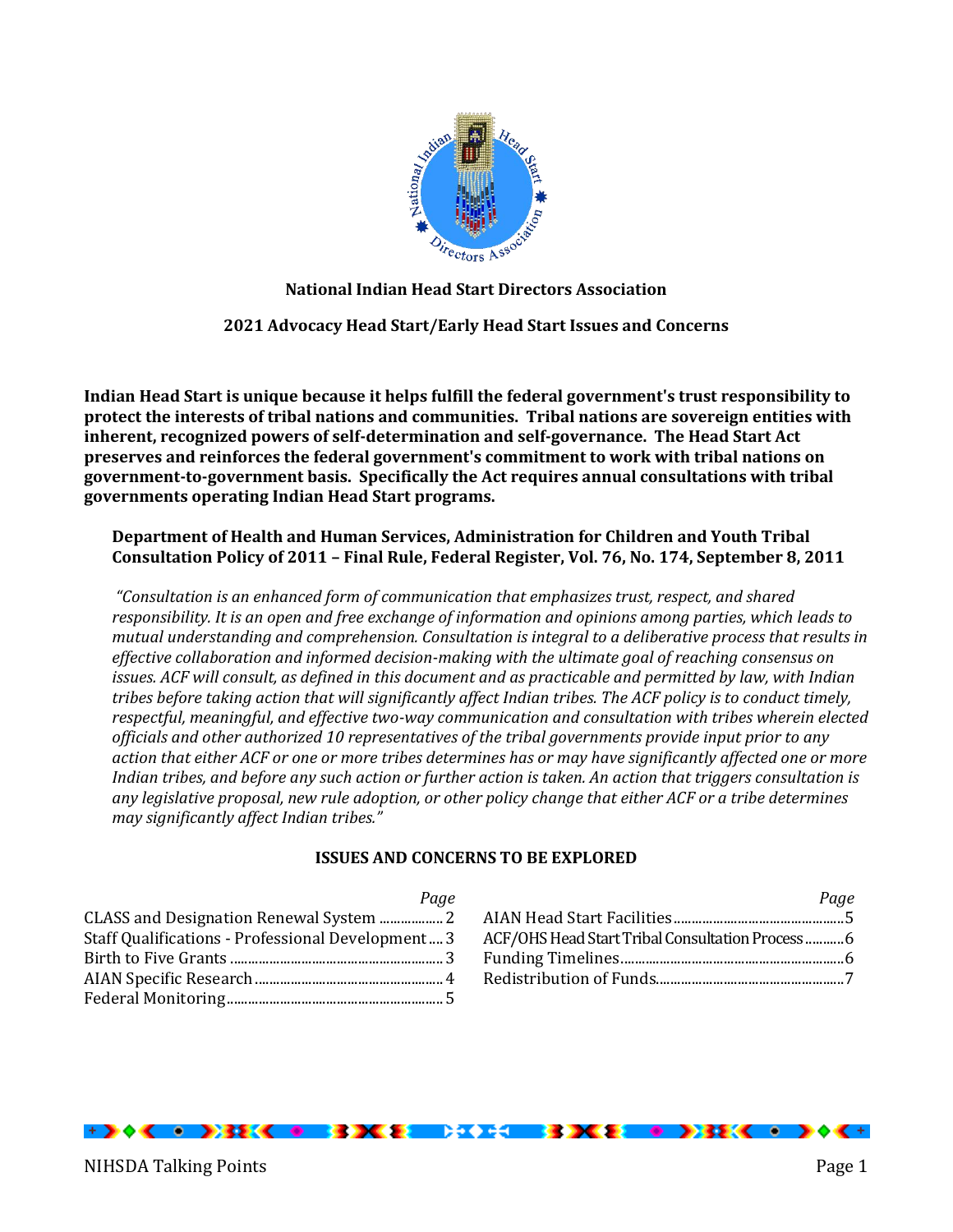# **CLASS and Designation Renewal System**

The Head Start Act of 2007 does not specifically require the use of the CLASS (Classroom Assessment Scoring System). *Sec 641A (c) (2)(F) include as part of the reviews, a valid and reliable research-based observational instrument, implemented by qualified individuals with demonstrated reliability, that assesses classroom quality, including assessing multiple dimensions of teacher-child interactions that are linked to positive child development and later achievement.* AIAN Tribal grantees are concerned and hold issue with the use of CLASS generally, and more specifically, as a measurement for determining if a grantee goes into the Designation Renewal process.

We are concerned that "principles of scientific research" for supporting the assessment approach have not been tested with American Indian and Alaska Native populations, and therefore the reliability and validity relative to education activities and teacher performance is highly suspect. We have grave concerns regarding the cultural appropriateness and reliability to the AIAN zero to five populations. Teachstone, the developers of CLASS, cannot provide research data on Native American Alaskan Native children to show cultural and behavioral norms or differences. There are "white-paper" references on the importance of cultural competency and respect, but no real information on how it impacts tribal teachers or children.

Of particular concern is the reliability of CLASS reviewers in observing child and teacher interaction and instructional support in native communities. Currently there is inadequate training for reliable CLASS reviewers to consider cultural differences during the review process, and the system does not allow time for the program to make reviewers aware of cultural differences they may observe.

CLASS is a quality improvement system for teaching, but programs are hampered in using it as such because of the limited data OHS provides from a review. Currently OHS releases only program level data, but not classroom specific data or insight into specific issues. This does not allow programs to develop individualized coaching and professional development plans to meet the direct needs of staff.

# **Suggested OHS Action:**

- Exempt AIAN grantees from CLASS until it has been tested and shown to be valid and reliable in AIAN populations.
- Identify and use proficient reviewers that demonstrate knowledge, expertise and experience in working with AIAN populations and have demonstrated abilities to work with diverse cultural and ethnic populations.
- Low CLASS scores should be treated as non-compliance rather than deficiency, which would allow programs an opportunity to address CLASS concerns before sanctions are imposed.
- A qualitative study should be conducted to identify the culture-specific variations of the CLASS domains, dimensions, indicators, and behavioral markers. Such a study should be carefully designed in active coordination with NIHSDA, the Tribal Early Childhood Research Center, and tribal leaders to ensure adequate representation from different tribes. Information from this study should be used to either modify the CLASS's structure or develop a new instrument.
- Provide additional resources and supports for bringing the AIAN grantees up-to-speed on implementing and using CLASS. Additional funds to support the purchasing of CLASS materials, attending training programs, and added additional funding to the CLASS contract for the logistics and facilitation of training events.
- Establish a formal grievance process for challenging CLASS evaluations not conducted appropriately.
- Greater transparency to programs of CLASS data from their review to allow programs to target professional development.

F) \*< + >3E< + 33K E = 34E = 33K E + >3E< + > < +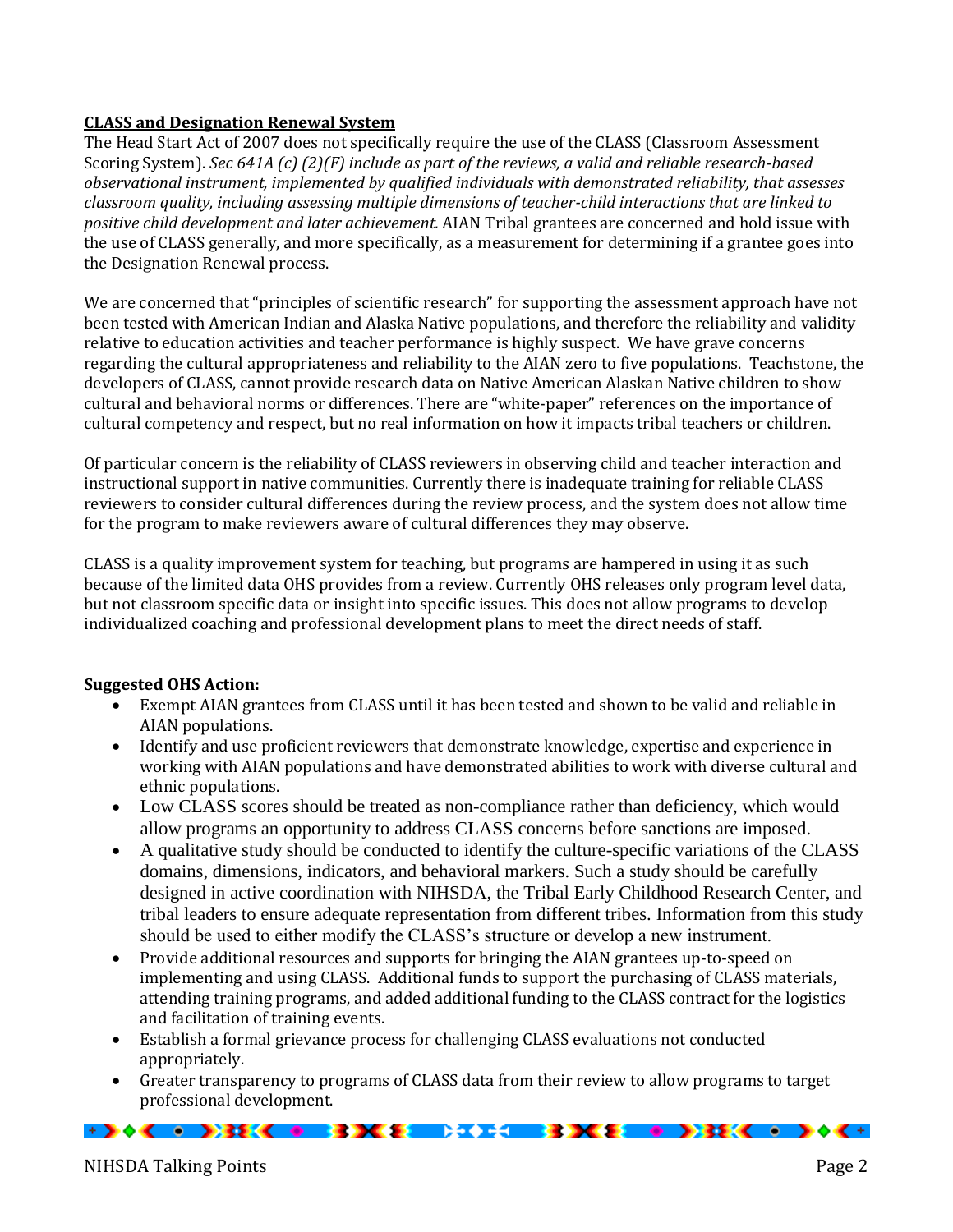# **Staff Qualifications:**

Indian Head Start programs have great difficulty in recruiting and retaining teachers and teacher aides.

- **Difficulty in recruiting qualified applicants with an existing CDA, AA or BA in Early Childhood Education.** 
	- **CDA Challenges:** Potential employees are not aware of the CDA credential prior to seeking employment with Head Start. To expect that programs can recruit and hire someone with an existing CDA is not possible. It is very rare that a job applicant already has a CDA. It is only after the program hires the employee that the CDA process can begin. Finding mentors and other support staff that are easily accessible to Tribal communities as part of the CDA process is a difficult task for many programs.
	- **AA/BA Challenges:** On many of the reservations there are not institutions of Higher Learning where potential employees can obtain an A.A or B.A. in Early Childhood Education. Many reservations are located in extreme rural areas making distance learning institutions inaccessible for rurally located tribal communities.
- **Teachers earn required degrees and then are able to take higher paying positions.** Head Start employees who obtain a degree are able to seek employment with the local school system or other early childhood programs for a higher paying wage. Due to inadequate funding levels, Tribal Head Start Programs are unable to compete with the wages that other schools and ECE programs can offer to employees. They are able to earn a higher wage with fewer requirements creating perpetual vacancies within the Head Start program.
- **Funding to maintain qualified teaching staff.** The Head Start Act continues to increase the educational requirements for teaching staff but does not provide adequate funding levels to tribal programs that would allow programs to increase current wages to be competitive and to improve starting wages/wage scales of the program.
- **Minimum wage increases.** Many cities and states have voted to raise their minimum wage with increases over the next few years. This coupled with increasing healthcare costs will force programs to adjust their entire pay scales to avoid wage compression (when the lowest paid workers, such as substitute teachers, edge closer to the higher paid employees with degrees or even managers). Without increased funding or an option to renegotiate a program's cost per child, many programs will face reducing already overburdened staff and/or compromising program elements – or worst case, shutting down.

# **Suggested OHS Action:**

- Grant waivers for staff that do not meet the degree requirements who have a professional development plan and are showing progression
- Since the teacher qualification requirements are a nationwide target, OHS should consider waiving the teacher qualifications for teaching staff so that Tribes can employ qualified (as determined by Tribes), and sometimes certified, language speakers and/or cultural transmitters in their Head Start and Early Head Start programs.
- Allow programs to renegotiate their cost per child to allow for the proper compensation and retention of qualified staff.

# **Birth to Five Grants**

Maintaining full enrollment in both HS and EHS continues to be a challenge for some programs. In the past few years, many agencies providing Head Start and Early Head Start services have been considering converting Head Start slots into Early Head Start slots due to the changing needs in their communities. While ACF/OHS has a process in place to convert slots, it can take, depending on the region, a year or more to complete - harming the planning necessary to effectively provide services. The Act offers special

 $+$  )  $+$  (  $+$  ) 32 (  $+$  33 ) (  $+$  33 ) (  $+$  33 ) (  $+$   $+$  33 ) (  $+$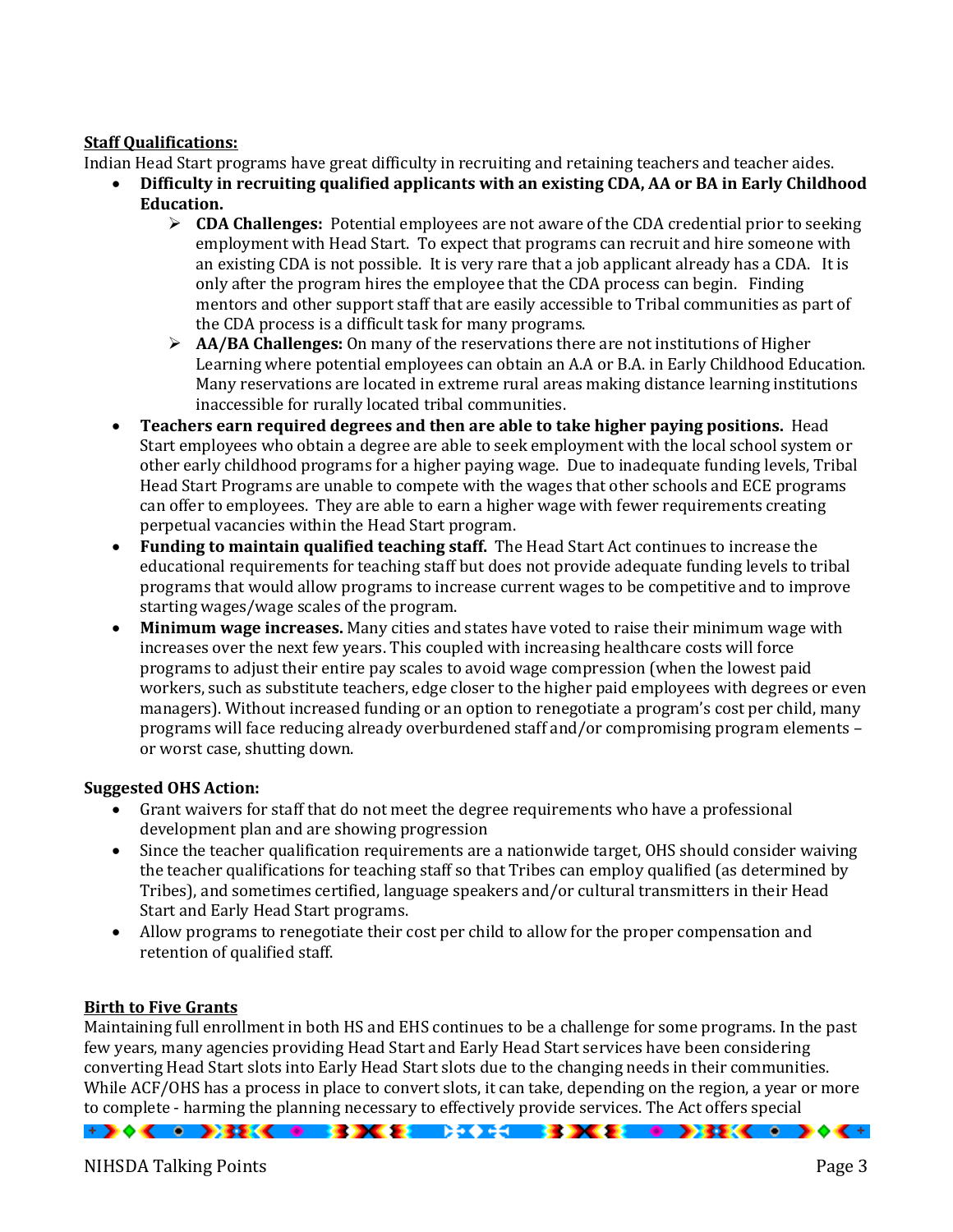provisions for American Indian and Alaska Native (AIAN) grantees. An AIAN grantee that operates both an Early Head Start program and a Head Start program may reallocate funds between the Early Head Start program and the Head Start program **at its discretion and at any time during the grant period involved**, in order to address fluctuations in client populations (Section 645(d)(3) of the HS Act and  $1302.20(c)$  of the HSPPS). Any AIAN grantee that exercises its discretion to reallocate funds is asked to notify its OHS Regional Office prior to the effective date of such reallocation. Current procedures for converting slots interfere with a tribe's sovereign right of self-determination and how to best serve the needs of their community.

Converting programs to a continuous birth to five grant would allow them to better serve any shifts in their population and avoid the need for a reduction in funding.

Birth to five grants will also reduce the administrative burden that programs operating both HS and EHS endure. A continuous grant will remove the need for tracking cost allocation between HS and EHS. A birth to five grant would also reduce or eliminate the instances of unused funds at the end of the fiscal year.

When programs work with families in EHS to become self-sufficient and support them gaining employment, it often means the family is over-income and won't qualify for Head Start. The loss of services is punishing the family for achieving goals encouraged by the program, and could cause the parent to lose employment if they are unable to secure affordable child care. For programs to truly sustain family progress and child school readiness, continuity of services must be preserved from birth to 5. Redetermining eligibility when transitioning from EHS to HS disrupts the continuity of services.

## **Suggested OHS Action:**

- Create a process for any grantee who operates Early Head Start and Head Start to convert the two grants into one birth to five grant
- Section  $645(d)(3)$  of the HS Act, 1302.20(c) of the HSPPS, and Program Instruction 14-02 states that AIAN grantees who operate both HS/EHS may reallocate funds between the programs at its discretion. OHS should not require AIAN programs to follow all the requirements of the standard slot conversion process.
- Do not require re-determination of eligibility when a child transitions from EHS to HS.

## **AIAN Specific Research**:

The Department of Health and Human Services, Administration of Children and Families and the Office of Head Start have demonstrated over a good number of years (20-30) that it was remiss in meeting the administrative requirements stipulated in numerous (7) Head Start Acts as Amended relating to the research/development for AIAN specific research. The U.S. Congress's intent in placing Indian specific research requirements in the Acts was to assist DHHS and its agencies in making informed decisions regarding the targeted Indian population, funding formulas, condition and lack of appropriate facilities, effects of rural and remote service delivery areas, learning and development styles of young diverse Indian children, effects of services, etc. There has been limited or no production on the research items as required by the 2007 Act let alone previous Head Start Acts.

## **Suggested OHS Action:**

- A research status report be developed by OHS and distributed widely to Tribal grantees, Tribally Controlled Colleges/Institutions, NIHSDA and the National American Indian Alaska Native Head Start Collaboration Office.
- Sufficient research dollars be allocated by OHS for actualizing its required charge to conduct specific research affecting Tribal Grantees prior to other areas in the Act or OHS internal priorities. For example: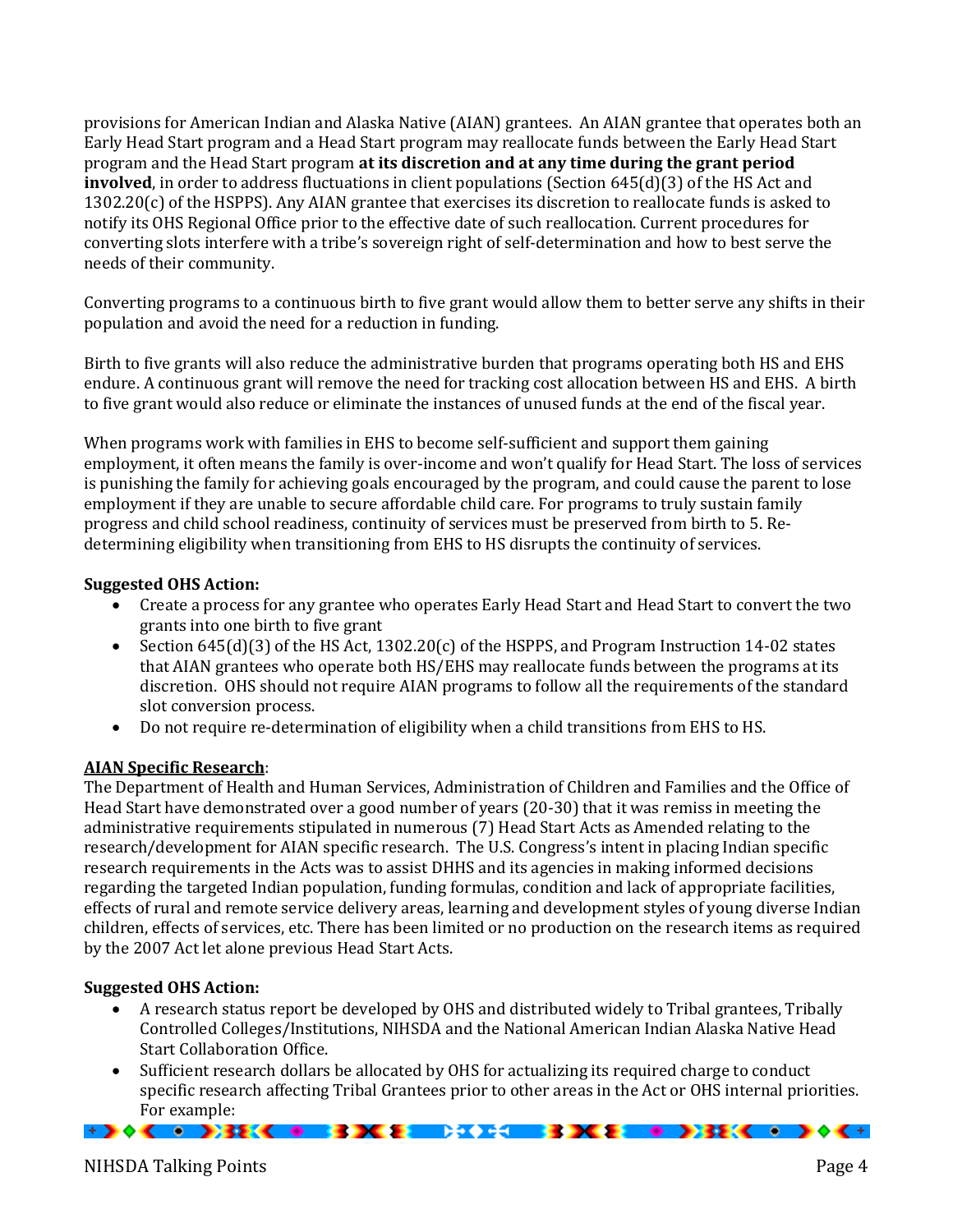- **Funding allocations** and distribution formulas, including cost of providing services with the rural, isolated and remote locations of American Indian and Alaska Native populations
- Determine the **eligible Indian population** throughout the United States including populations served by current Indian Head Start Agencies including the need for services
- **Identification of culturally appropriate and relevant curricula, assessment**, and screening tools and provide guidance on selecting curricula based upon price, adaptability and their research grounding
- **Overall study of Indian Head Start, Sec. 649(k).** The Act requires a study or studies, undertaken in collaboration with tribes, the collaboration director and the National Indian Head Start Directors Association, addressing a wide range of issues.
- **Delivery Study. Sec. 650(a)(14).** The Act also requires a study of the delivery of Head Start programs to Indian children living on and near Indian reservations and to children of Alaska Natives.

## **Federal Monitoring:**

There needs to be a continued effort to assure cultural competence for federal reviews and monitoring activities. Since the inception of the Federal On-Site Review Process, Tribal grantees have consistently voiced concerns over the lack of knowledgeable and skilled federal on-site teams, the lack of professionalism of team leaders and reviewers, and the lack of cultural sensitivity of teams. Many reviewers lack an understanding of Tribal governments and the unique relationship they have with the federal government, let alone have the expertise inclusive of cultural awareness and responsiveness of diverse cultures. More effort should be made to recruit culturally competent reviewers from the Native community.

## **Suggested OHS Action:**

- Ensure the federal monitoring contractor provides cultural competence training regarding the uniqueness of Tribal governments and cultures
- Increase recruitment from the Native community
- Simplify the process for Native reviewers to apply and to identify a preference for reviewing native programs

## **AIAN Head Start Facilities:**

Tribal Head Start grantees have reported the need for facility improvements that include both major and minor renovations as well as the need for new construction. Often there is a lack of alternate facilities in rural and remote areas, forcing grantees to spend significant portions of their budget to maintain environmentally safe facilities. In FY2015 the Office of Head Start submitted their Report to Congress on American Indian Alaska Native Head Start Facilities. In it OHS reported that:

- 36% of facilities had documented concerns including worn interiors, cracked ceilings, poor insulation and overall deterioration due to the impact of adverse weather conditions.
- 37% of facilities had concerns related to building materials and conditions, such as mold, leaks, flooding, and gas or sewage odors.
- 15% of centers have HVAC systems that are improperly ventilated and experience difficulty in regulating temperature. Some centers attempt to augment systems with window AC units and space heaters, which add energy costs and can pose fire safety risks.
- 14% of the restrooms are not age-appropriate (sized for adults, not children), or the ratio of restrooms to children is too low.

Twenty-five percent of the centers assessed are now 40 years of age. Investing in short term maintenance and repairs rather than renovations or new construction designed for the long-term lends itself to

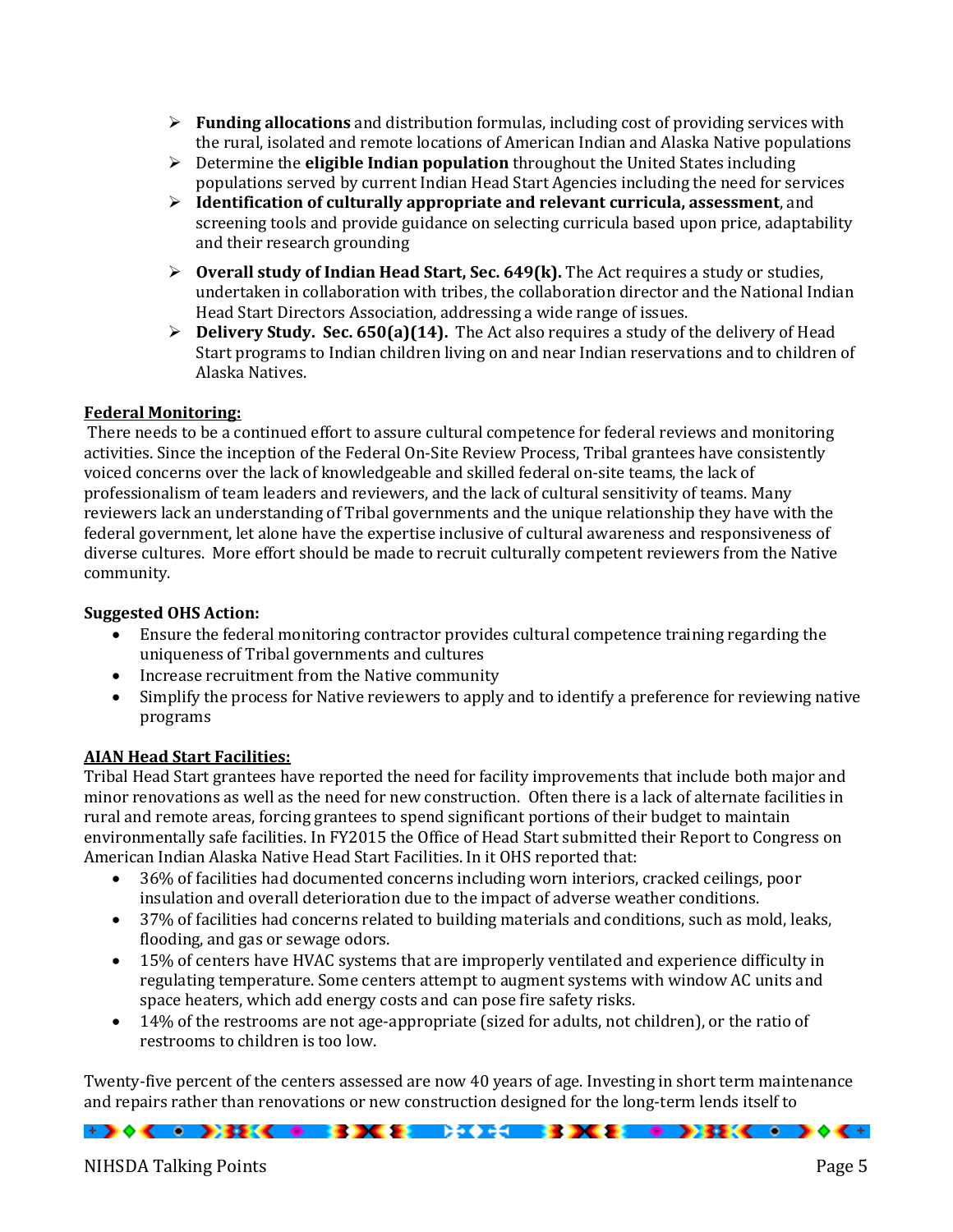inefficient spending. Centers that are rapidly deteriorating due to old age, and/or have a major structural issue are likely contributing to other patterns such as under enrollment, a higher cost per child, and issues AIAN programs encounter when expanding services and partnering with child care providers. The cost to renovate or perform outstanding maintenance and repair of the 506 centers nationwide is estimated to be \$69.64 million.

# **Suggested OHS Action:**

- Create opportunities for grantees to apply for funding for renovation or construction of facilities.
- Provide a separate space for facility topics regarding construction and renovation requirements, resources including how to prepare an application for facilities funding, training and funding opportunities on the ECLKC.
- Update on the FY2020 Report to Congress on American Indian Alaska Native Head Start Facilities process and timeline. Once the report is completed, it should be sent to Tribal Leaders.

## **ACF and OHS Head Start Tribal Consultations Process:**

AIAN grantees appreciate the opportunity tribal consultations potentially offer for expressing issues and concerns affecting the delivery of HS/EHS services for "better meeting the needs of Indian, including Alaska Native, children and their families (Head Start Act, 2007)." Tribes see Head Start, inclusive of Early Head Start, as the foundation for building future leaders within tribal communities through its preparation of young children and their families in life-long learning, growth and development.

Since the inception of the formal Tribal Consultation in 2008, the consultation sessions have not been productive, have been inconsistent in their facilitation, and have been less than effective in producing outcome results directed at improved early childhood services within Tribal Communities.

Tribal grantees are seeking continued improvement in the tribal consultation process where funding allocations, distribution formulas and other issues affecting the delivery of Head Start and Early Head Start services are openly discussed and resolved within a timely manner.

## **Suggested OHS Action:**

- Have an open discussion with Tribal leadership to evaluate how the consultation process can be more effective to ensure satisfaction and true government to government relationships. (Add as an agenda item during the tribal consultation)
- Sufficient notice (at least 60 days) of scheduled consultations needs to be given to Tribal leadership to plan their attendance. When consultations are announced one at a time throughout the year it is difficult to determine which location would be most convenient.
- Reports of the consultations should include a record of topics discussed with clarifications and intended action steps and should be sent directly to all AIAN grantee tribal leadership.

## **Funding Timelines**

NIHSDA is deeply concerned by the short amount of time given to our grantees to apply for Head Start and Early Head Start funds. Many programs are unable to apply for funding despite documented need because of short application windows.

AI/AN programs are uniquely situated in comparison to other Head Start centers because many, if not most, operate as part of a Tribal government. Decisions related to the operation of AI/AN Head Start programs must be pre-approved by Tribal council or another governing body of the Tribe. Many Tribal governments are not operating at full capacity due to the COVID pandemic, and their agendas are often

 $+$  )  $+$  (  $+$  ) 32 (  $+$  33 ) (  $+$  33 ) (  $+$  33 ) (  $+$   $+$  33 ) (  $+$